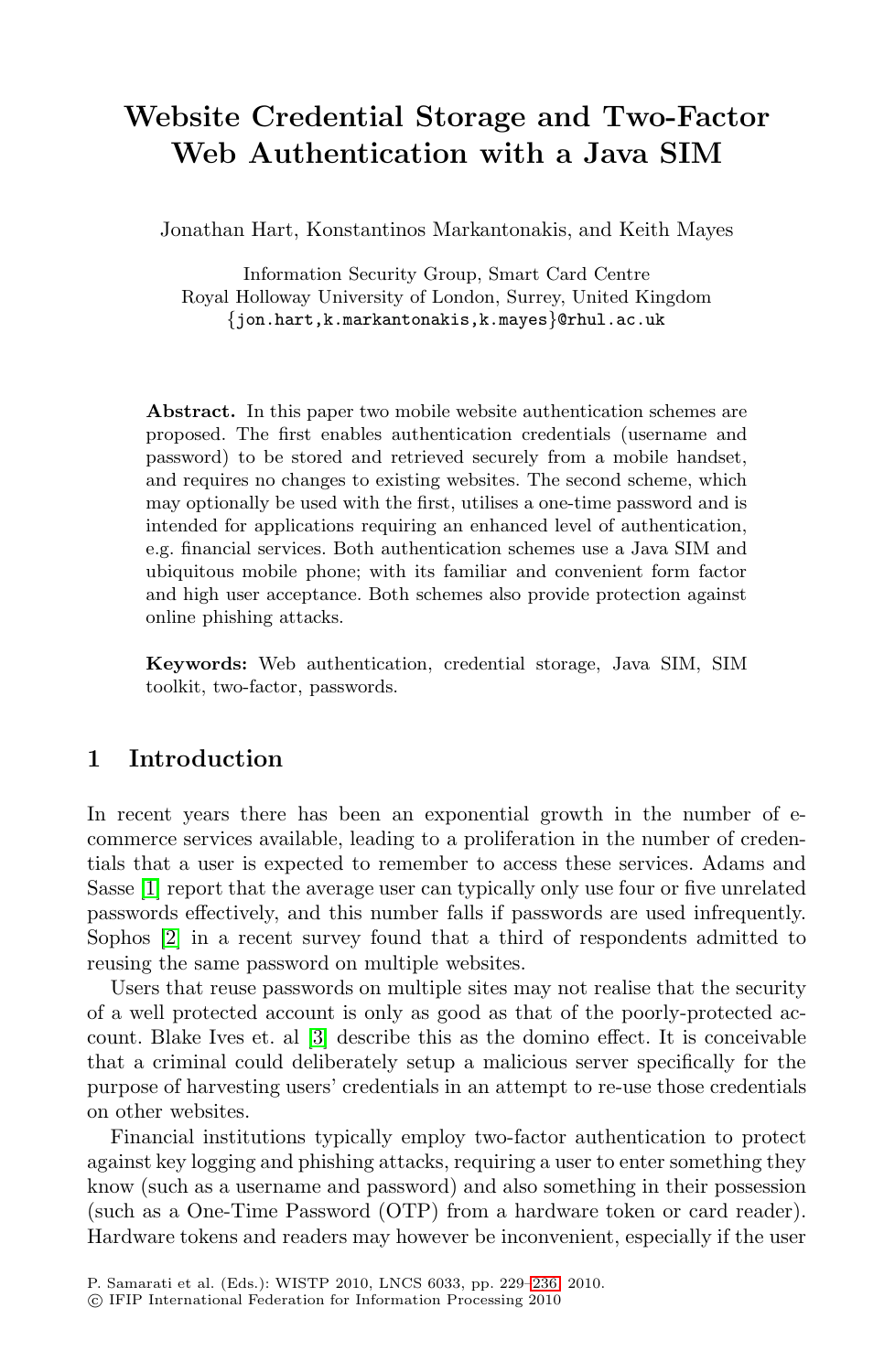#### 230 J. Hart, K. Markantonakis, and K. Mayes

has several accounts with different institutions; each requiring different hardware tokens or card readers.

Two main issues with existing authentication systems have been identified:

- 1. the proliferation of passwords required for authentication to an ever increasing number of internet sites; and
- 2. the inconvenience of incompatible two-factor authentication tokens and card readers.

In this paper we propose a convenient and secure solution to the above issues, using a mobile phone and Java SIM. The mobile phone is a familiar device which many people have within arms reach; this makes it attractive to use for authentication as the user is not burdened with additional hardware to carry around or learn to use. The loss or theft of a mobile phone is also likely to be reported more promptly than an authentication [to](#page-7-2)ken. The SIM card is also a tamper resistant device which makes it a[n id](#page-7-3)eal candidate for the storage of authentication credentials and encryption keys. The SIM may also be transferred easily between handsets as required.

Several existing authentication syste[m](#page-7-4)s commonly in use today were reviewed, including password managers and two-factor O[TP](#page-7-5) solutions. A number of issues with these systems were identified and the motivation set for developing the two authentication systems described in this paper. Due to page limits these are not discussed any further, however for an extensive discussion please see [4].

Related work includes the protocol described by Wu et. al [5]; in which no change is required to the web server; however credentials are stored on a potentially vulnerable third party proxy server. Gouda et. al [6] describe a method for using a single password with multiple websites, without each site having knowledge of the original password, and Mannan and Oorschot [7] propose a scheme for strengthening password authentication using a personal device. Both of these schemes however require significant changes to server infrastructure. Florncio et. al [8] propose a protocol that allows users OTP access to any web account without requiring any changes to the server. Here a user is required to trust a reverse-proxy server during the registration phase as the OTPs are based on their secret credentials. Management of multiple accounts may also be an issue with multiple sets of OTPs to manage.

# **2 The Proposed Authentication Schemes**

The proposed authentication schemes assume that a user's mobile number is associated with only one SIM card. The following design goals were considered:

- **–** Provide a scheme for storing web credentials on a SIM.
- **–** Provide a second more secure scheme for authenticating a user's unique SIM.
- **–** Both schemes should be easy to operate and require either minimal or no changes to existing systems.
- **–** The design should be portable so that it can easily used from any PC, including for example in an Internet Café, without requiring any special hardware.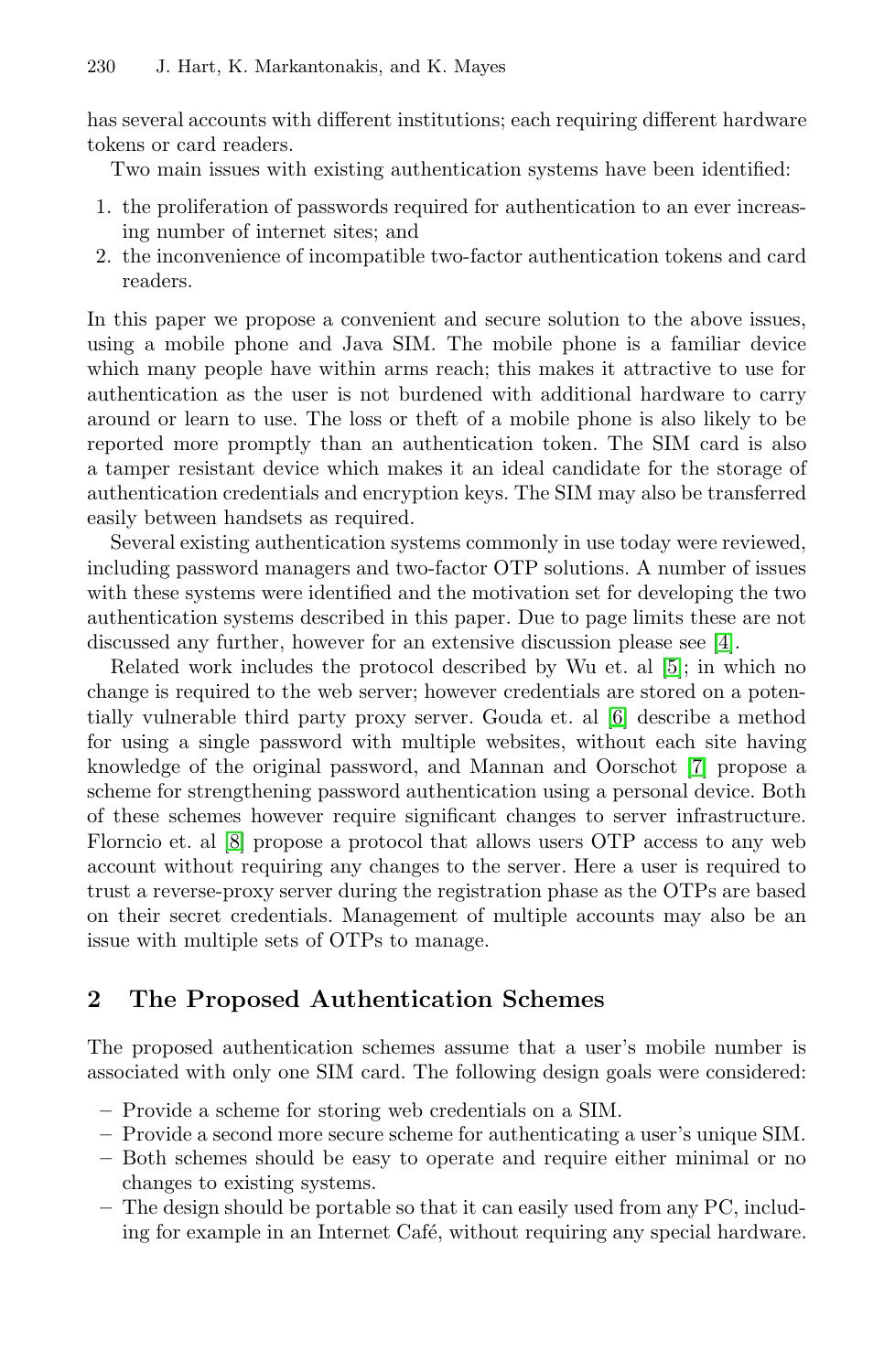#### **2.1 The Entities Involved**

Each of the entities in the system is now described, with reference to Fig. 1.



**Fig. 1.** System Architecture

**SIM Application Toolkit (SAT) Applet.** We have developed a Java SIM SAT [9,10,11] applet which executes on the users SIM card. The applet provides the credential storage and authentic[atio](#page-7-2)n services for the two authentication schemes proposed.

**Mobile Phone (MP).** The MP consists of a SIM toolkit capable handset with SMS capability and a SIM pre-loaded with the SAT applet. No software is installed on the mobile phone.

**Web Browser Extension (WBE).** A WBE integrates into the web browser environment to extend the functionality of th[e b](#page-7-6)[row](#page-7-7)ser [4]. The WBE is a required entity in the first authentication scheme. The main function of the WBE is to enable the credentials stored by the SAT applet to be retrieved from the SIM and entered into a web page logon form with minimal user interaction.

**SMS Gateway Server (SMSGS).** The SMSGS role is to translate mobile network SMS messages to and from the SAT applet to HTTPS commands that are sent and received over a TCP/IP based network to the WBE and AS entities. SMS messages are sent using the GSM 03.48 secure SMS format [12,13].

**Authentication Server (AS).** In the two-factor OTP based authentication scheme third party institutions are required to operate an AS. The AS shares an institution generated subscriber specific secret key with each subscribers SAT applet. The institution AS and SAT applet are the only two entities that share this secret.

**Web Server (WS).** The WS serves a user's chosen content in response to a request from a user's web browser, typically this will be over HTTPS for a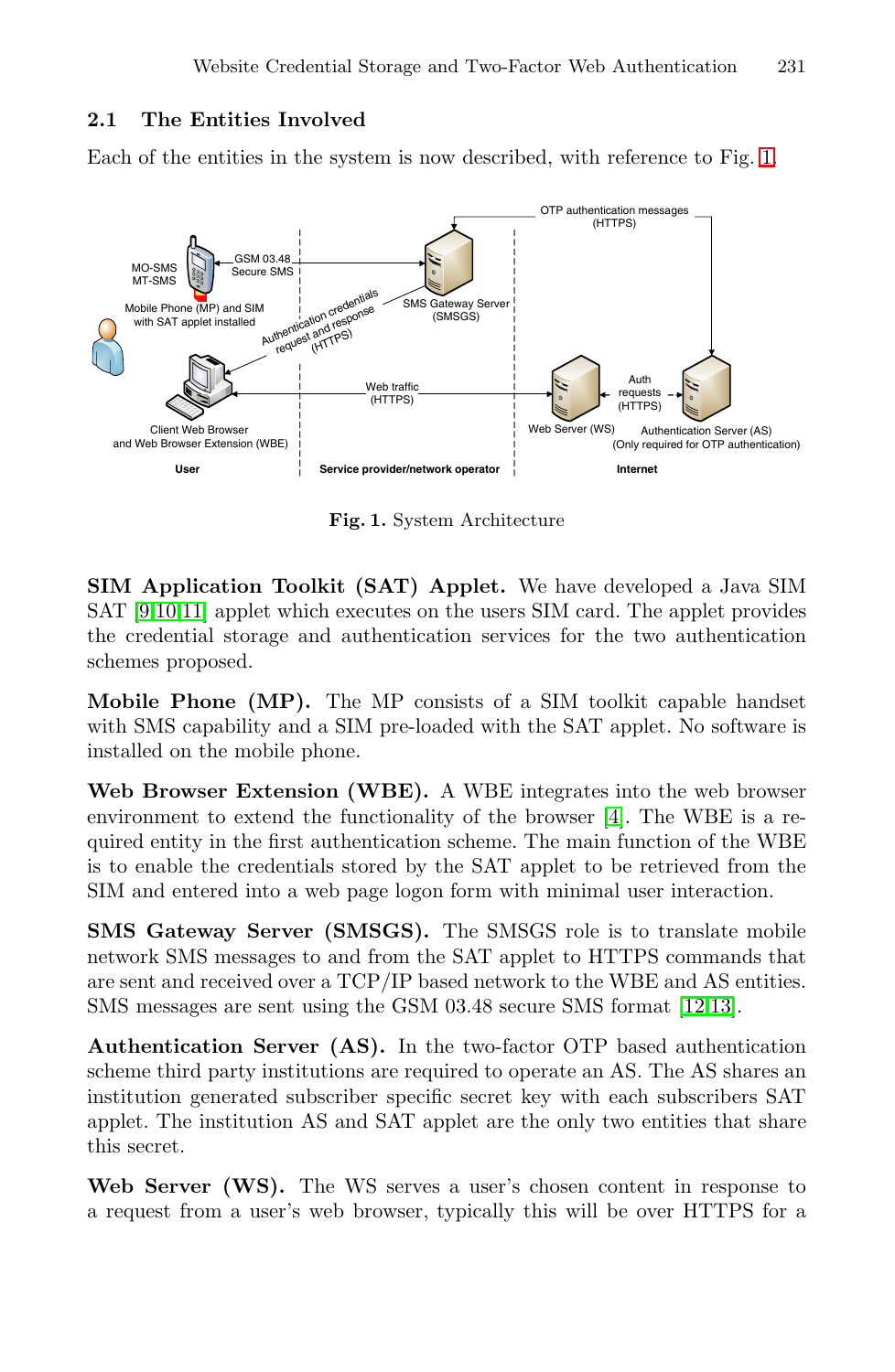secure website. In the case of the two-factor authentication scheme, the WS has a back-end connection to the AS which provides two-factor authentication for specific web pages or transactions.

## **2.2 Protocol Details**

The proposed authentication schemes are now discussed with reference to the notation summarised in Table 1.

| Notation          | Description                                                                        |
|-------------------|------------------------------------------------------------------------------------|
| Y  Z              | Concatenation of the data items Y and Z in that order                              |
| $X \to Y : C$     | The entity X sends the entity Y a message with contents C                          |
|                   | $X \to Y \to Z$ : C The entity X sends the entity Z a message with contents C, via |
|                   | entity Y                                                                           |
| h(Z)              | Is the result of a collision resistant hash function such as SHA-2                 |
|                   | applied to data string Z                                                           |
| $E_K(Z)$          | Is the result of encryption of the data string Z with a symmetric                  |
|                   | algorithm such as AES or 3DES using key K                                          |
| $PK_X(Z)$         | Is the result of encryption of data string Z with a public key algo-               |
|                   | rithm such as RSA and key X                                                        |
| $MAC_X(Z)$        | Is the result of a keyed MAC of the string Z, with key X                           |
| X-RAND            | Is a random number generated by entity X                                           |
| $X-PUB$           | Represents entity's X public encryption key                                        |
| $X$ - $PRIV$      | Represents entity's X private encryption key                                       |
| $X$ -SYM          | Represents entity's X symmetric encryption key                                     |
| X-SEED            | Represents a seed value for entity's X one way hash function                       |
| <i>X-IDENTITY</i> | A string representing entity's X identity                                          |
| $A \, UTH$        | Is the users authentication key                                                    |
| <i>CRED-UID</i>   | The web authentication credential username                                         |
| <i>CRED-PWD</i>   | The web authentication credential password                                         |

**Table 1.** Notations, Keys and Algorithms used in protocol descriptions

**Authentication Scheme 1 - Web Credential storage on SIM.** In the first authentication scheme a user's website credentials are stored on the user's SIM card. The credentials are requested on-demand when the user visits a website requiring authentication.

1. The protocol starts with a one off-initialisation step that sets up authentication and encr[ypti](#page-7-8)on keys for the remainder of the protocol. The user installs the WBE on a host PC and chooses a username *U* and passphrase *P*, from which an authentication hash *AUTH* and symmetric key *WBE-SYM* are created in volatile memory:

 $WBE-SYM = h(P||U)$  and  $AUTH = h(WBE-SYM)$ 

The above hashes are created using a collision resistant hash function such as SHA 256, in line with Ecrypt [14] recommend key lengths. *WBE-SYM* is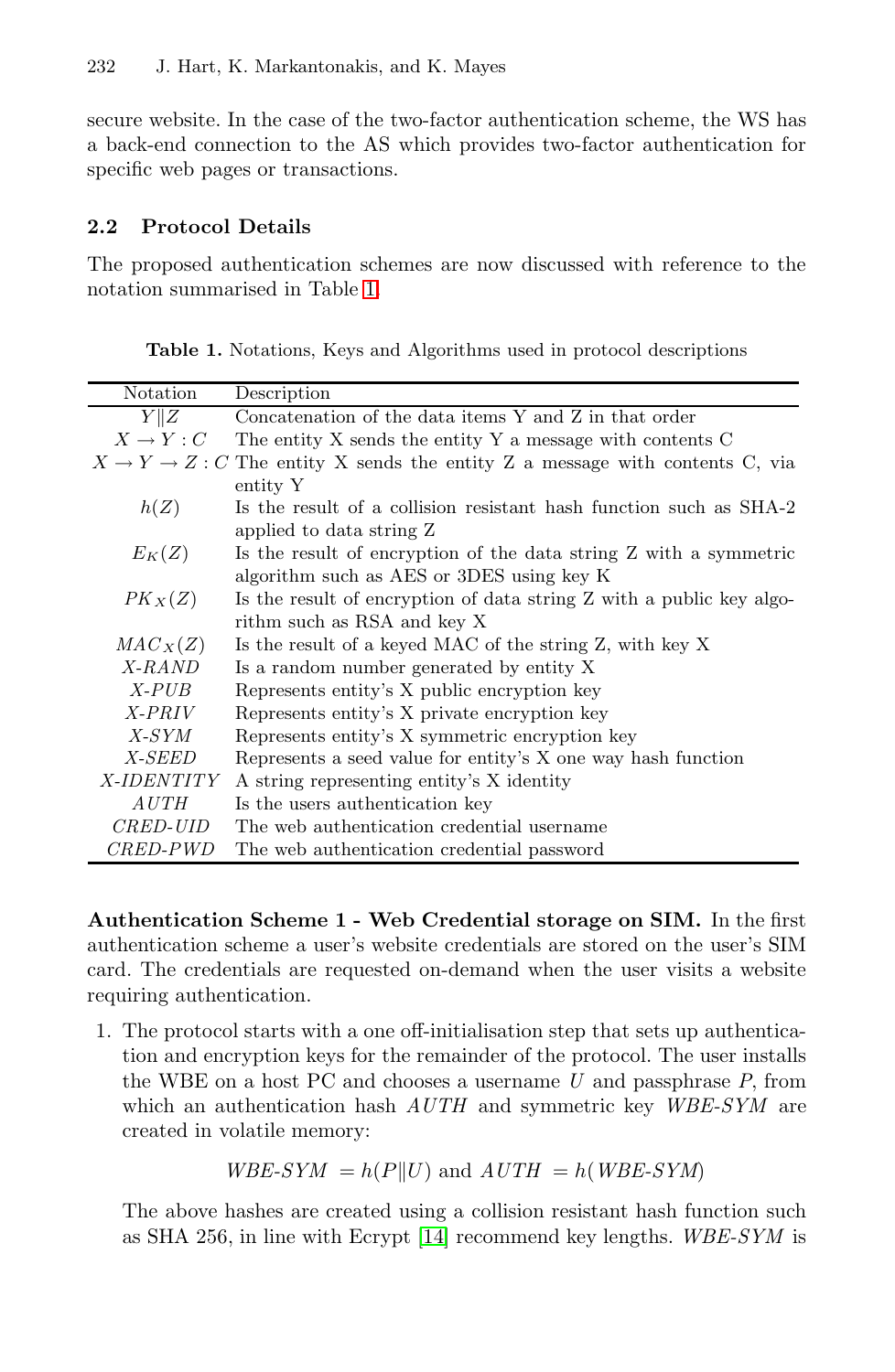the symmetric key used by the SAT applet to send credentials to the WBE. *AUTH* is used to identify the user to the SMSGS. A message is then sent to the SMSGS to associated the username *U* with mobile number *N* in the SMSGS internal database:

$$
WBE \rightarrow SMSGS: (U||AUTH||N) \tag{1.1}
$$

In response to the receipt of message (1.1) the SMSGS stores a permanent user identity record in its database and sends a message to the SAT applet identified by mobile number N requesting the applet sends the WBE its RSA public key:

$$
SMSGS \rightarrow SAT: (PublicKeyRequest) \qquad (1.2)
$$

The SAT applet responds to message (1.2) with the applets RSA public key *SAT-PUB* and forwards this via the SMSGS to the WBE:

$$
SAT \rightarrow SMSGS \rightarrow WBE: (SAT-PUB) \tag{1.3}
$$

The WBE responds with the *WBE-SYM* symmetric key, enciphered under the SAT applets RSA key, via the SMSGS gateway:

$$
WBE \rightarrow SMSGS \rightarrow SAT: PK_{SAT-PUB}(WBE-SYM) \tag{1.4}
$$

Message (1.4) completes the initialisation phase. To recap, at the end of this phase a user account has been created on the SMSGS and has been associated with the user's mobile number. A symmetric key has also been exchanged between the WBE and SAT applet. The initialisation phase is only carried out when the WBE passphrase is initially set or changed.

2. Following initialisation the WBE may request a user's credentials from the SAT applet, by supplying the username *U*, authentication hash *AUTH* (derived from passphrase *P*; as before) and the website hostname *S* to the SMSGS:

$$
WBE \to SMSGS: (U||AUTH||S)
$$
\n(1.5)

$$
SMSGS \rightarrow SAT: (GetCredential||S)
$$
 (1.6)

On receipt of message (1.6) the SAT applet checks the internal credential store and following confirmation by the user entering their PIN, responds with the user's website credential username *CRED UID* and password *CRED PWD*. If no credentials are currently stored the user is given the opportunity to enter them. The credentials are then enciphered with the previously exchanged symmetric key *WBE-SYM* and sent to the WBE:

$$
SAT \rightarrow SMSGS \rightarrow WBE: E_{WBE\text{-}SYM}(CRED\_UID || CRED\_PWD) \quad (1.7)
$$

On receipt of message (1.7) the WBE deciphers the credentials received using the pre-shared symmetric key, and enters them into the web page logon form. This completes the protocol run.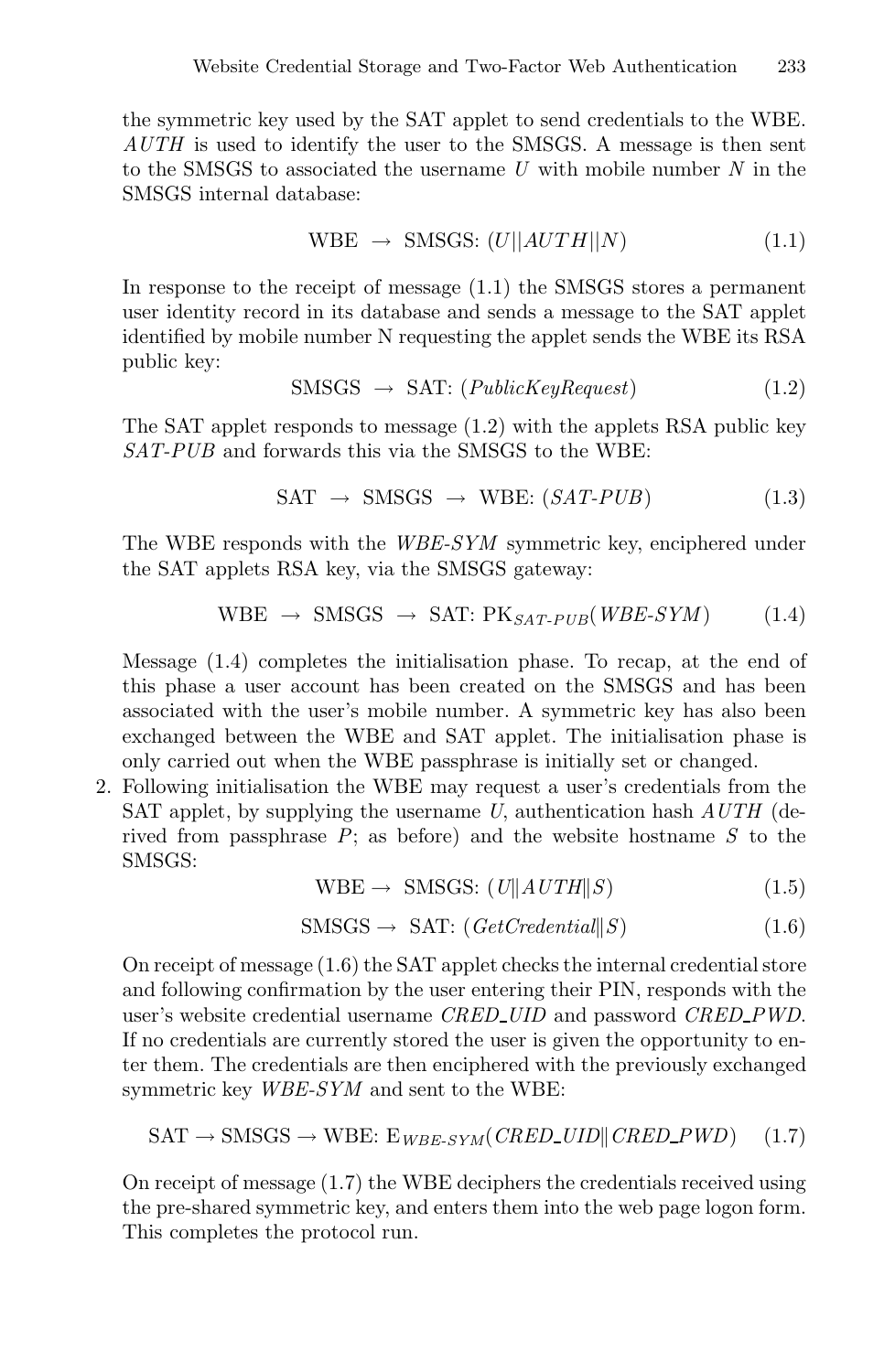**Authentication Scheme 2 - Two-factor OTP authentication.** For the two-factor authentication scheme a OTP is generated by the SAT in response to a random challenge from the AS.

1. The protocol starts with a one off-initialisation step that sends the AS OTP seeding key to the SAT applet. The seeding key is enciphered under the SAT applets public RSA key, which is obtained using messages (1.1 - 1.3) above, substituting the AS for the WBE entity (not shown), the seeding key *AS-SEED* is then sent to the SAT applet along with the AS's identity *AS-IDENTITY* :

 $AS \rightarrow SMSGS \rightarrow SAT: PK_{SAT-PUB}(AS-IDENTITY||AS-SEED)$  (2.1)

The SAT applet stores the AS's identity *AS-IDENTITY* and seeding key *AS-SEED*, after confirming this action with the user.

2. Following the one off-initialisation above, the AS may then authenticate a user and SIM when requested by the WS (for example to login to a web page, or approve a transaction). The authentication request message from the AS to the SAT takes the following form:

 $AS \rightarrow SMSGS \rightarrow SAT: PK_{SAT-PUB}(AS-IDENTITY||AS-RAND)$  (2.2)

Where  $AS-RAND$  is a random number from a good and unpredictable source of randomness.

3. The SAT applet decrypts message (2.2) using its private RSA key and if a seed value has been previously stored for the AS with identity *AS-IDENTITY* then asks the user to enter their PIN to confirm the authentication. If confirmed the SAT applet generates a response to the challenge *AS-RAND*, using a keyed MAC function:

$$
SAT \rightarrow SMSGS \rightarrow AS: MAC_{AS\text{-}SEED}(AS\text{-}RAND) \tag{2.3}
$$

The AS receives message (2.3) and compares it with the locally generated expected response. If the SAT applet response matches the expected response the user and SIM are authenticated, otherwise authentication fails. This marks the end of the protocol run.

# **3 Practical Implemen[ta](#page-7-2)tion**

To test the proposed authentication schemes we carried out a proof of concept practical implementation. This involved developing a SAT applet, SMSGS and WBE. The SAT applet was loaded onto a test card and real-time tests performed against live websites for the SIM credential storage scheme. The two-factor OTP based authentication scheme was validated using the SAT development environment simulator [15] due to restrictions on the test card crypto functionality. The practical implementation is discussed in detail in [4].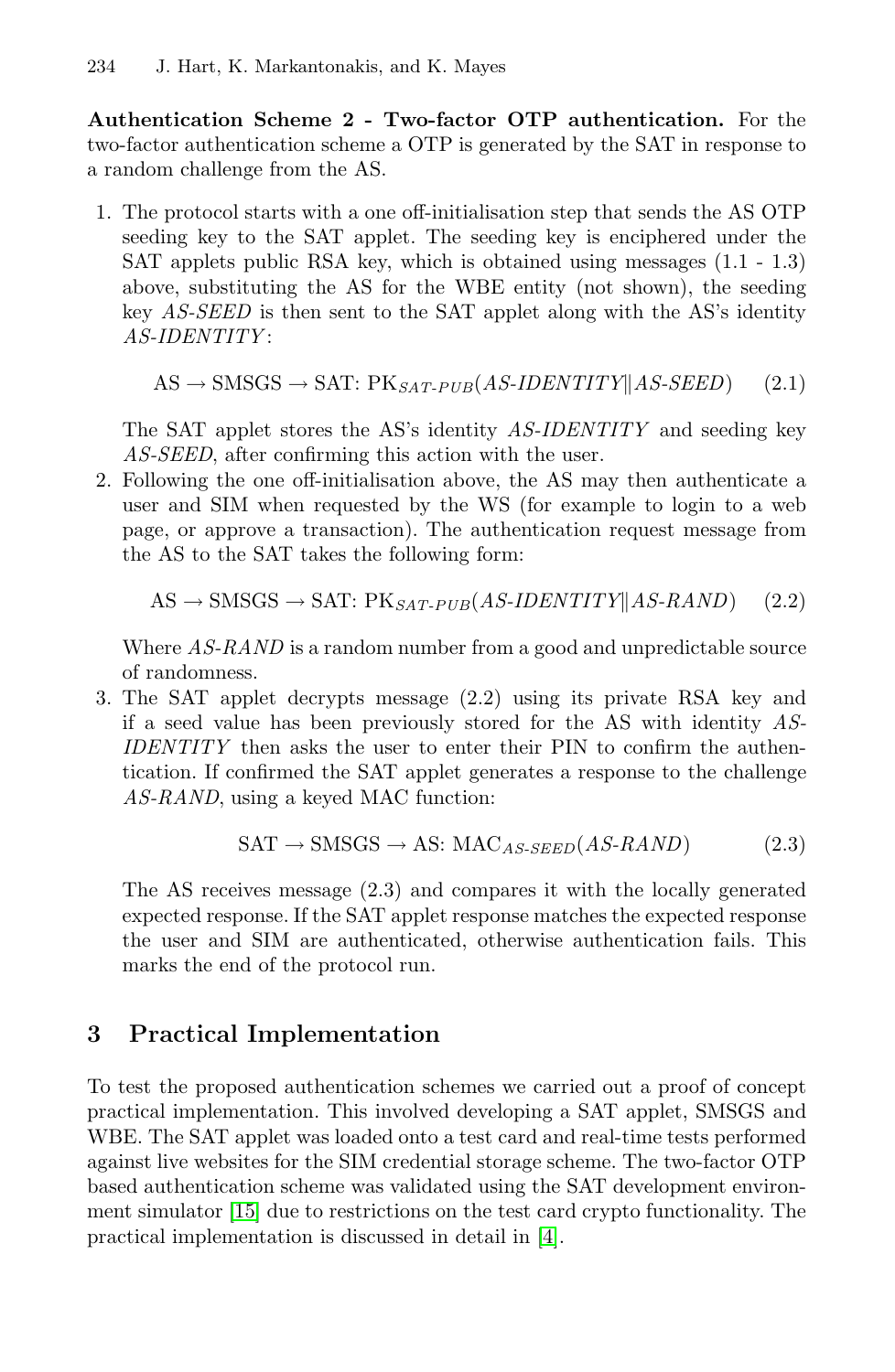### **4 Security Analysis**

RSA public key cryptography is used for both the authentication schemes to exchange symmetric keys that are used later on in the protocol; the security of these keys is therefore reliant on a sufficiently strong RSA key length and secrecy of the RSA private key. The RSA private key is generated internally within the SIM and no external method is provided to retrieve the private key. Key lengths should be chosen to provide an adequate level of protection as recommended by Ecrypt [14]. Public Key Infrastructure (PKI) is not implemented to verify the authenticity of the public RSA keys from the SIM. As the key pair is generated by the SIM and tied to the host SIM mobile number we felt that this provided a reasonable level of assurance within this closed system.

Web authentication credentials are encrypted before they leave the SIM applet with the symmetric key of the destination entity. This provides end-end encryption and protection of the credentials should the SMSGS be compromised. To guard against eavesdropping, man-in-the-middle and relay attacks, GSM 03.48 is used for secure SMS transport and the HTTPS between WBE, AS and SMSGS. HTTPS protects the integrity of the messages and also provides assurance that the SMSGS is genuine from the WBE side as the SMSGS SSL certificate is validated against a third party CA certificate during the initial HTTPS handshake.

As the WBE does not operate in a secure environment it may be possible for another web browser extension or screen scraper to get access to sensitive information (such as the login credentials or WBE passphrase), however the same risks apply when entering the credentials by hand into the browser.

In the OTP authentication design each AS shares a user specific individual secret key with the SIM only. As a result, even if an AS in the system were compromised only the keys owned by that AS would be vulnerable.

Both authentication methods implement a PIN lockout function (after three incorrect PIN attempts) in the SAT applet to prevent an exhaustive PIN search should the handset be lost or stolen.

# **5 Conclusions and Future Work**

In this paper two authentication schemes using a Java SIM have been demonstrated. The first scheme does not require modifications to existing websites and reduces the risk of password re-use as a user no longer needs to remember their credentials for individual websites and can choose a more secure or randomly generated password. In fact the SAT applet functionality could be extended to generate random passwords, removing the risk of a user choosing a poor password. The authentication scheme also provides a degree of protection from phishing attacks; as a user inadvertently visiting a phishing site will not have their credentials stored for that site on the SIM. It is acknowledged that as the scheme uses existing form based password authentication this may not provide the level of security required by certain institutions.

The second authentication scheme provides an enhanced level of authentication as the user's SIM is authenticated in real-time using a random challenge